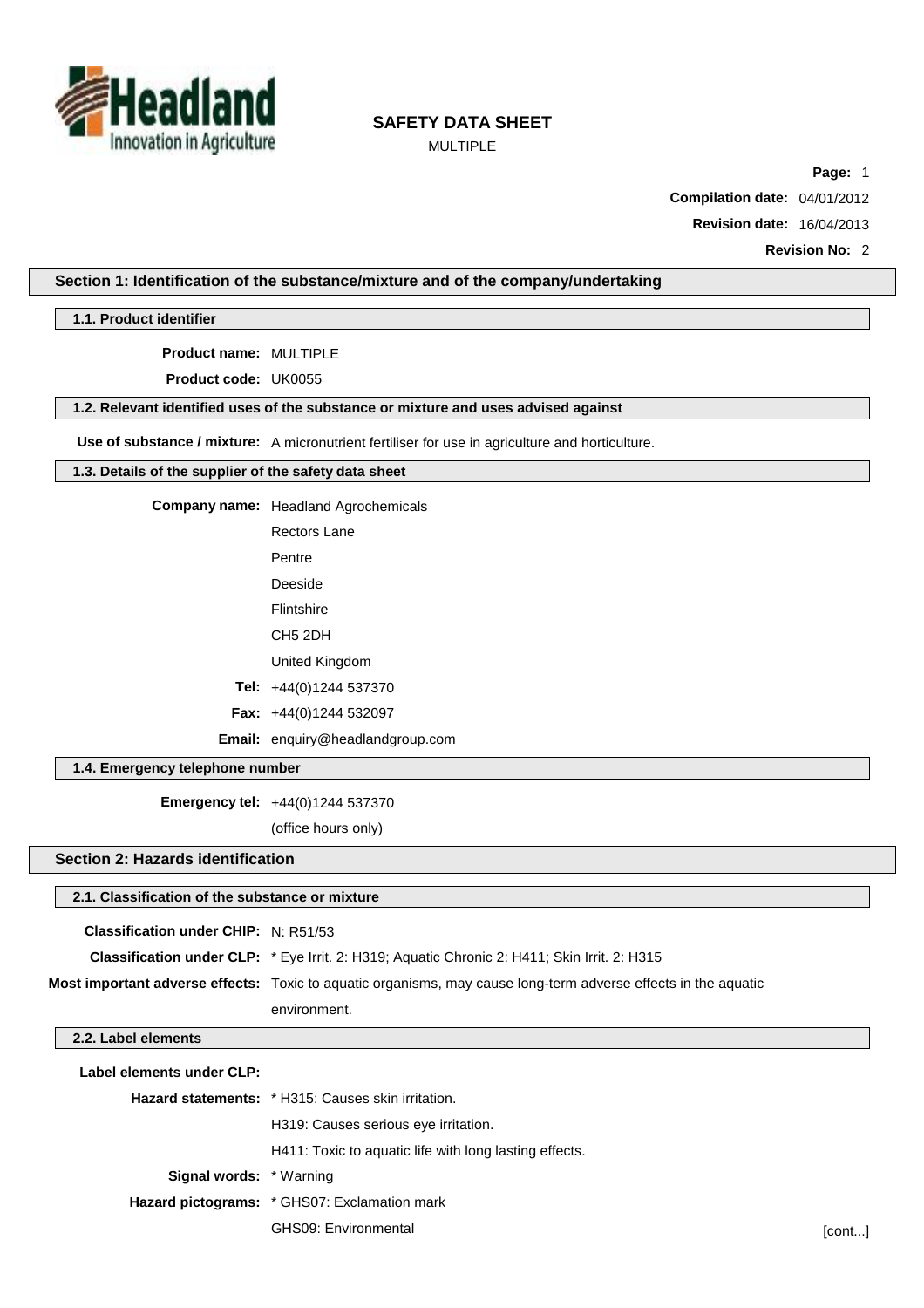### MULTIPLE

**Page:** 2



**Precautionary statements:** \* P264: Wash hands thoroughly after handling. P273: Avoid release to the environment. P280: Wear protective gloves/protective clothing/eye protection/face protection. P302+352: IF ON SKIN: Wash with plenty of soap and water. P305+351+338: IF IN EYES: Rinse cautiously with water for several minutes. Remove contact lenses, if present and easy to do. Continue rinsing. P332+313: If skin irritation occurs: Get medical advice/attention. P337+313: If eye irritation persists: Get medical advice/attention. P362: Take off contaminated clothing and wash before reuse. P391: Collect spillage. P501: Dispose of contents/container to hazardous waste disposal company/facility. **Label elements under CHIP: Hazard symbols:** Dangerous for the environment. **Risk phrases:** R51/53: Toxic to aquatic organisms, may cause long-term adverse effects in the aquatic environment. **Safety phrases:** S61: Avoid release to the environment. Refer to special instructions / safety data sheets. **2.3. Other hazards**

**PBT:** This product is not identified as a PBT substance.

### **Section 3: Composition/information on ingredients**

**3.2. Mixtures**

### **Hazardous ingredients:**

### COPPER OXYCHLORIDE

| <b>EINECS</b> | CAS       | <b>CHIP Classification</b>     | <b>CLP Classification</b>                                                                                         | Percent |
|---------------|-----------|--------------------------------|-------------------------------------------------------------------------------------------------------------------|---------|
| 215-572-9     | 1332-40-7 | Xn: R22; Xi: R36/38; N: R50/53 | Acute Tox. 4: H302; Skin Irrit. 2: H315;<br>Eye Irrit. 2: H319; Aquatic Acute 1:<br>H400; Aquatic Chronic 1: H410 | 10-20%  |

### ZINC OXIDE

| 1314-13-2 | N: R50/53 | Aquatic Chronic 1: H410; Aquatic Acute | 1-10% |
|-----------|-----------|----------------------------------------|-------|
|           |           | 1: H400                                |       |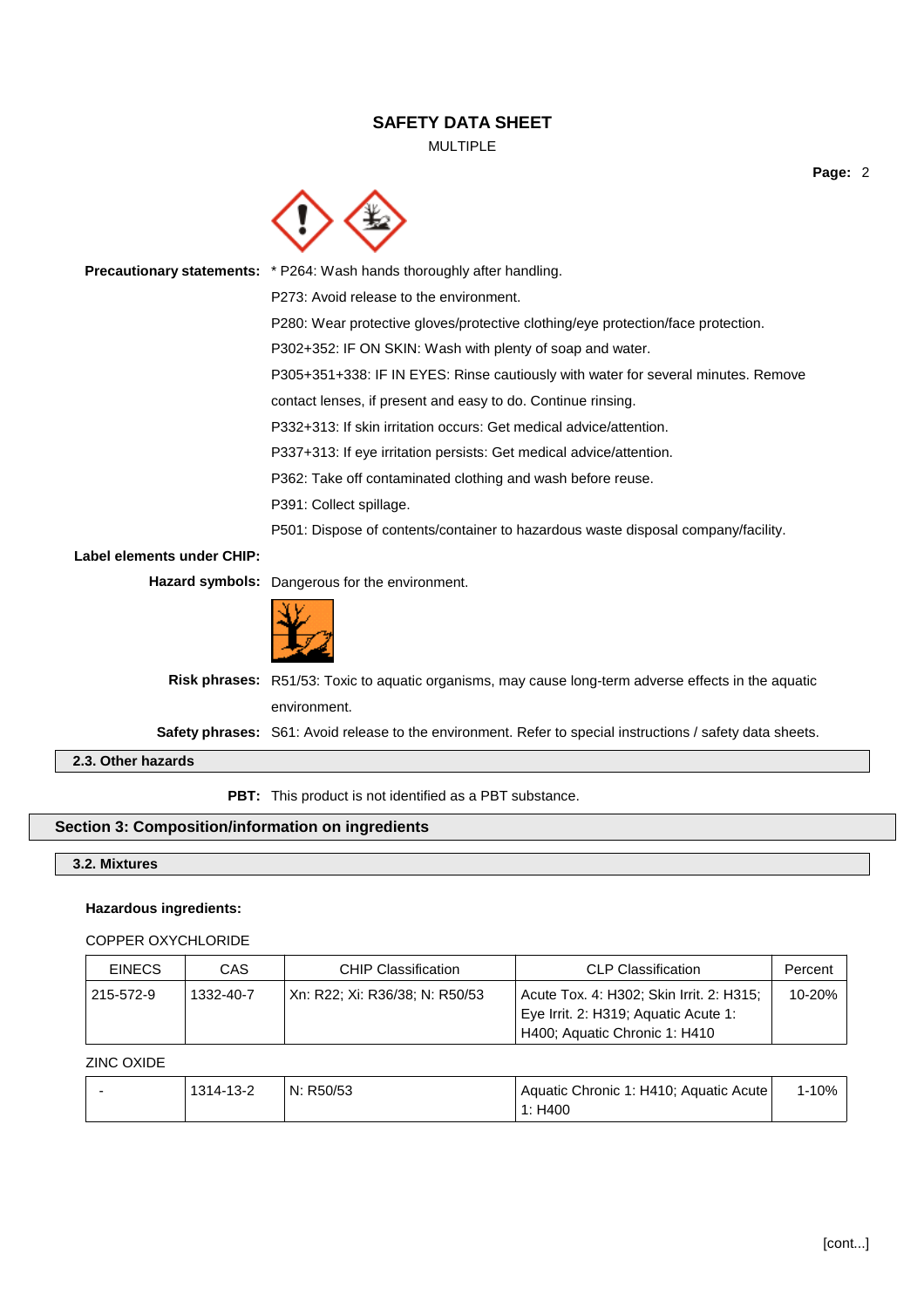# MULTIPLE

**Page:** 3

|                                                 | Personal precautions: Refer to section 8 of SDS for personal protection details. Turn leaking containers leak-<br>side up to prevent the escape of liquid. Mark out the contaminated area with signs and<br>prevent access to unauthorised personnel. |
|-------------------------------------------------|-------------------------------------------------------------------------------------------------------------------------------------------------------------------------------------------------------------------------------------------------------|
|                                                 | 6.1. Personal precautions, protective equipment and emergency procedures                                                                                                                                                                              |
| Section 6: Accidental release measures          |                                                                                                                                                                                                                                                       |
|                                                 | with skin and eyes.                                                                                                                                                                                                                                   |
|                                                 | Advice for fire-fighters: Wear self-contained breathing apparatus. Wear protective clothing to prevent contact                                                                                                                                        |
| 5.3. Advice for fire-fighters                   |                                                                                                                                                                                                                                                       |
|                                                 | Exposure hazards: In combustion emits toxic fumes.                                                                                                                                                                                                    |
|                                                 | 5.2. Special hazards arising from the substance or mixture                                                                                                                                                                                            |
|                                                 | to cool containers.                                                                                                                                                                                                                                   |
|                                                 | Extinguishing media: Suitable extinguishing media for the surrounding fire should be used. Use water spray                                                                                                                                            |
| 5.1. Extinguishing media                        |                                                                                                                                                                                                                                                       |
| <b>Section 5: Fire-fighting measures</b>        |                                                                                                                                                                                                                                                       |
| Immediate / special treatment: Not applicable.  |                                                                                                                                                                                                                                                       |
|                                                 | 4.3. Indication of any immediate medical attention and special treatment needed                                                                                                                                                                       |
| Delayed / immediate effects: No data available. |                                                                                                                                                                                                                                                       |
|                                                 | Inhalation: No symptoms.                                                                                                                                                                                                                              |
|                                                 | Ingestion: There may be irritation of the throat.                                                                                                                                                                                                     |
|                                                 | Skin contact: There may be mild irritation at the site of contact.<br>Eye contact: There may be irritation and redness.                                                                                                                               |
|                                                 |                                                                                                                                                                                                                                                       |
|                                                 | 4.2. Most important symptoms and effects, both acute and delayed                                                                                                                                                                                      |
|                                                 | Ingestion: Wash out mouth with water.<br>Inhalation: Not applicable.                                                                                                                                                                                  |
|                                                 | Eye contact: Bathe the eye with running water for 15 minutes.                                                                                                                                                                                         |
|                                                 | Skin contact: Wash immediately with plenty of soap and water.                                                                                                                                                                                         |
| 4.1. Description of first aid measures          |                                                                                                                                                                                                                                                       |
| <b>Section 4: First aid measures</b>            |                                                                                                                                                                                                                                                       |
|                                                 |                                                                                                                                                                                                                                                       |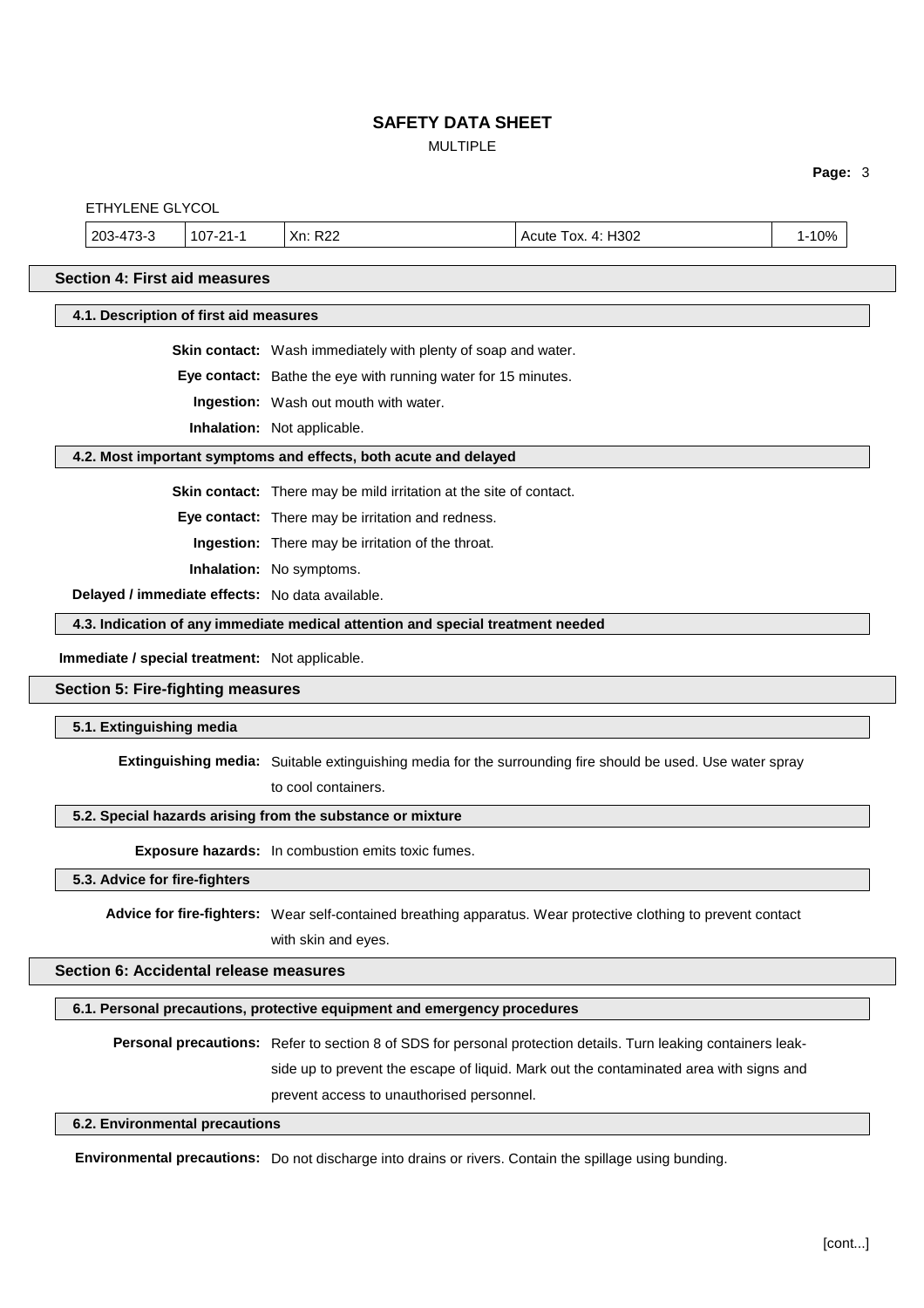### MULTIPLE

#### **6.3. Methods and material for containment and cleaning up**

**Clean-up procedures:** Absorb into dry earth or sand. Transfer to a closable, labelled salvage container for disposal by an appropriate method.

#### **6.4. Reference to other sections**

**Reference to other sections:** Refer to section 8 of SDS.

### **Section 7: Handling and storage**

**7.1. Precautions for safe handling**

#### **7.2. Conditions for safe storage, including any incompatibilities**

**Storage conditions:** Store in cool, well ventilated area. Keep container tightly closed. The floor of the storage room must be impermeable to prevent the escape of liquids. Store above 5'C. Keep

away from food, drink and animal feedingstuffs and out of reach of children.

**7.3. Specific end use(s)**

**Specific end use(s):** No data available.

### **Section 8: Exposure controls/personal protection**

**8.1. Control parameters**

#### **Hazardous ingredients:**

### **ZINC OXIDE**

#### **Workplace exposure limits:**  $\qquad \qquad$  **Respirable** dust

| State | 8 hour TWA       | 15 min. STEL | २ hour TWA | STEL<br>15 min. |
|-------|------------------|--------------|------------|-----------------|
| IJΚ   | $5 \text{ mg/m}$ | 10 mg/m $3$  |            |                 |

#### **ETHYLENE GLYCOL**

UK  $\vert$  52 mg/m3 (vapour)  $\vert$  104 mg/m3 (vapour)

### **8.1. DNEL/PNEC Values**

**DNEL / PNEC** No data available.

#### **8.2. Exposure controls**

**Engineering measures:** The floor of the storage room must be impermeable to prevent the escape of liquids. **Respiratory protection:** Respiratory protection not required. **Hand protection:** Protective gloves. **Eye protection:** Safety glasses. **Skin protection:** Protective clothing. **Environmental:** \* The floor of the storage room must be impermeable to prevent the escape of liquids. Do not discharge to the environment. Refer to specific Member State legislation for requirements under Community environmental legislation.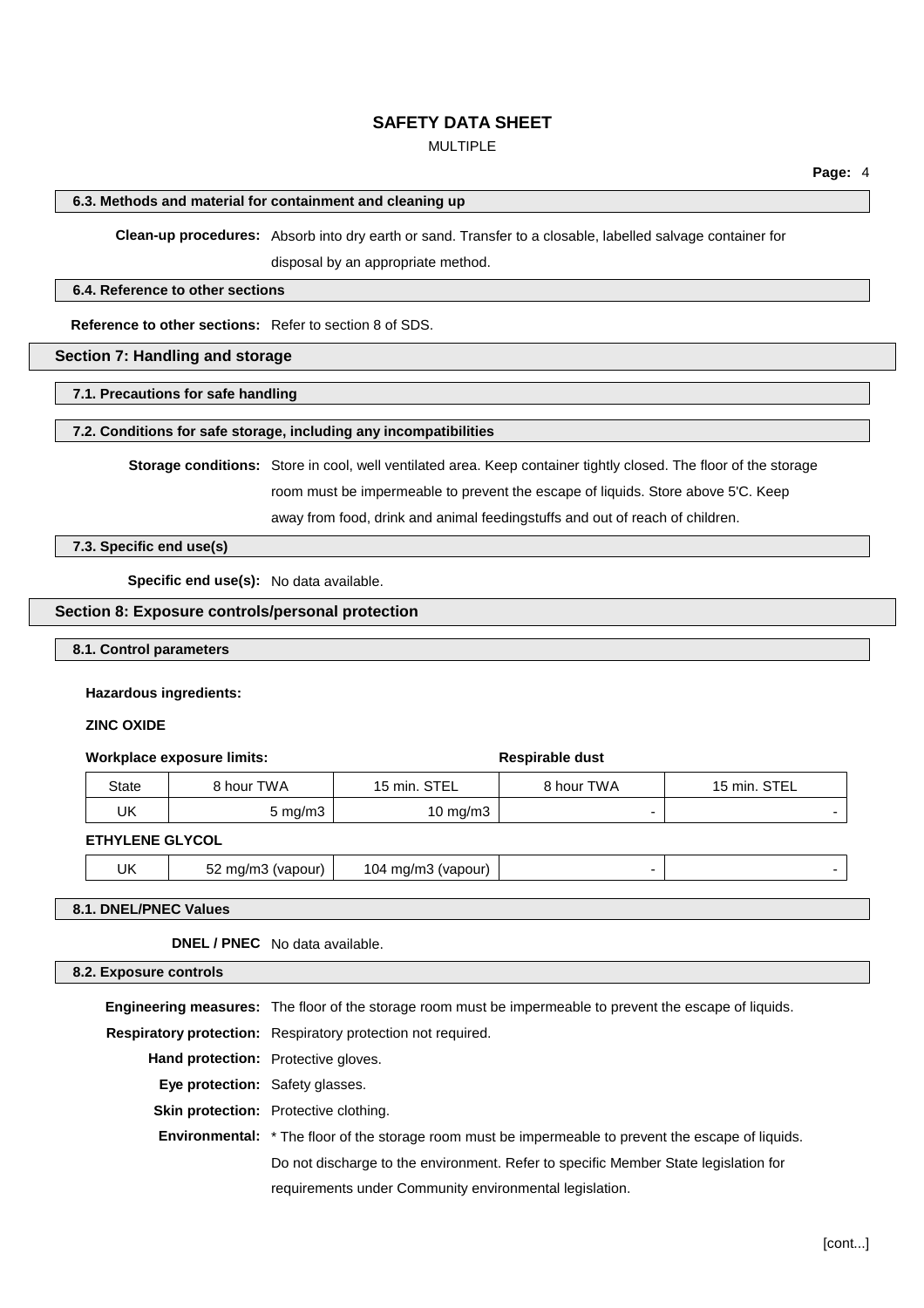### MULTIPLE

**Page:** 5

### **Section 9: Physical and chemical properties**

### **9.1. Information on basic physical and chemical properties**

**State:** Liquid

**Colour:** Green

**Odour:** Barely perceptible odour

**Relative density:** 1.80 - 1.84 **pH:** 9.0 - 10.0

**9.2. Other information**

**Other information:** No data available.

### **Section 10: Stability and reactivity**

**10.1. Reactivity**

**Reactivity:** Stable under recommended transport or storage conditions.

**10.2. Chemical stability**

**Chemical stability:** Stable under normal conditions.

### **10.3. Possibility of hazardous reactions**

**Hazardous reactions:** Hazardous reactions will not occur under normal transport or storage conditions.

Decomposition may occur on exposure to conditions or materials listed below.

#### **10.4. Conditions to avoid**

**Conditions to avoid:** Heat.

**10.5. Incompatible materials**

**Materials to avoid:** Strong oxidising agents. Strong acids.

### **10.6. Hazardous decomposition products**

**Haz. decomp. products:** In combustion emits toxic fumes.

### **Section 11: Toxicological information**

### **11.1. Information on toxicological effects**

#### **Hazardous ingredients:**

#### **COPPER OXYCHLORIDE**

| DERMAL            | RAT   | LD50    | 2000 | mg/kg |
|-------------------|-------|---------|------|-------|
| DUST/MIST         | . RAT | 4H LC50 | 30   | mg/l  |
| <sup>1</sup> ORAL | RAT   | LD50    | 1387 | mg/kg |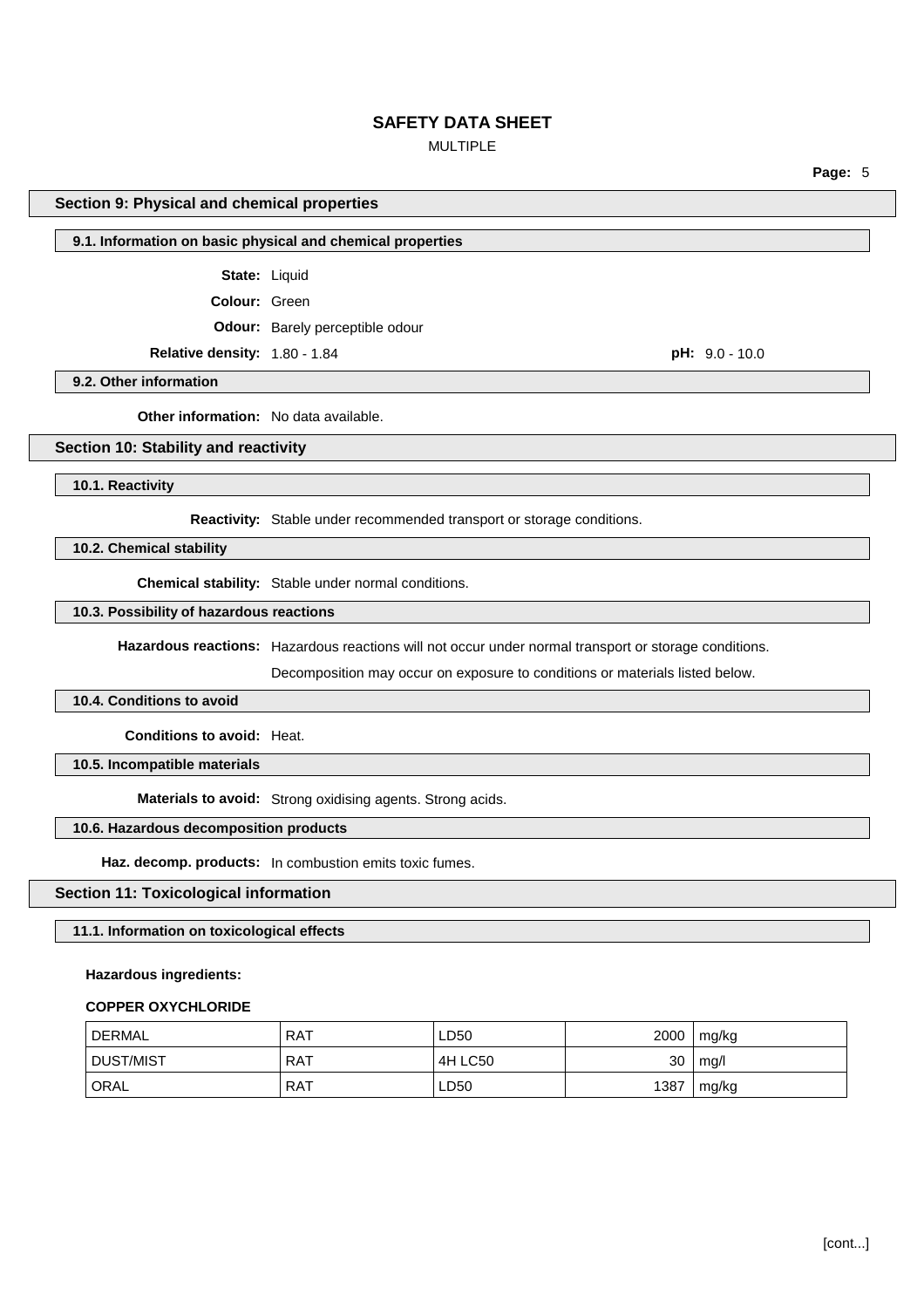## **SAFETY DATA SHEET** MULTIPLE

**Page:** 6

### **ZINC OXIDE**

| <b>IPR</b> | <b>RAT</b> | LD50 | 240  | mg/kg |
|------------|------------|------|------|-------|
| ORL        | <b>MUS</b> | LD50 | 7950 | mg/kg |

### **ETHYLENE GLYCOL**

| <b>IVN</b> | <b>RAT</b> | LD50 | 3260 | mg/kg |
|------------|------------|------|------|-------|
| ' ORL      | <b>MUS</b> | LD50 | 5500 | mg/kg |
| ORL        | <b>RAT</b> | LD50 | 4700 | mg/kg |

**Toxicity values:** No data available.

**Symptoms / routes of exposure**

**Skin contact:** There may be mild irritation at the site of contact.

**Eye contact:** There may be irritation and redness.

**Ingestion:** There may be irritation of the throat.

**Inhalation:** No symptoms.

**Delayed / immediate effects:** No data available.

**Other information:** Not applicable.

### **Section 12: Ecological information**

**12.1. Toxicity**

**Ecotoxicity values:** No data available.

### **12.2. Persistence and degradability**

#### **Persistence and degradability:** No data available.

**12.3. Bioaccumulative potential**

**Bioaccumulative potential:** No data available.

**12.4. Mobility in soil**

**Mobility:** Readily absorbed into soil.

**12.5. Results of PBT and vPvB assessment**

**PBT identification:** This product is not identified as a PBT substance.

**12.6. Other adverse effects**

**Other adverse effects:** Toxic to aquatic organisms.

### **Section 13: Disposal considerations**

**13.1. Waste treatment methods**

**Disposal operations:** Transfer to a suitable container and arrange for collection by specialised disposal

company.

**NB:** The user's attention is drawn to the possible existence of regional or national regulations regarding disposal.

[cont...]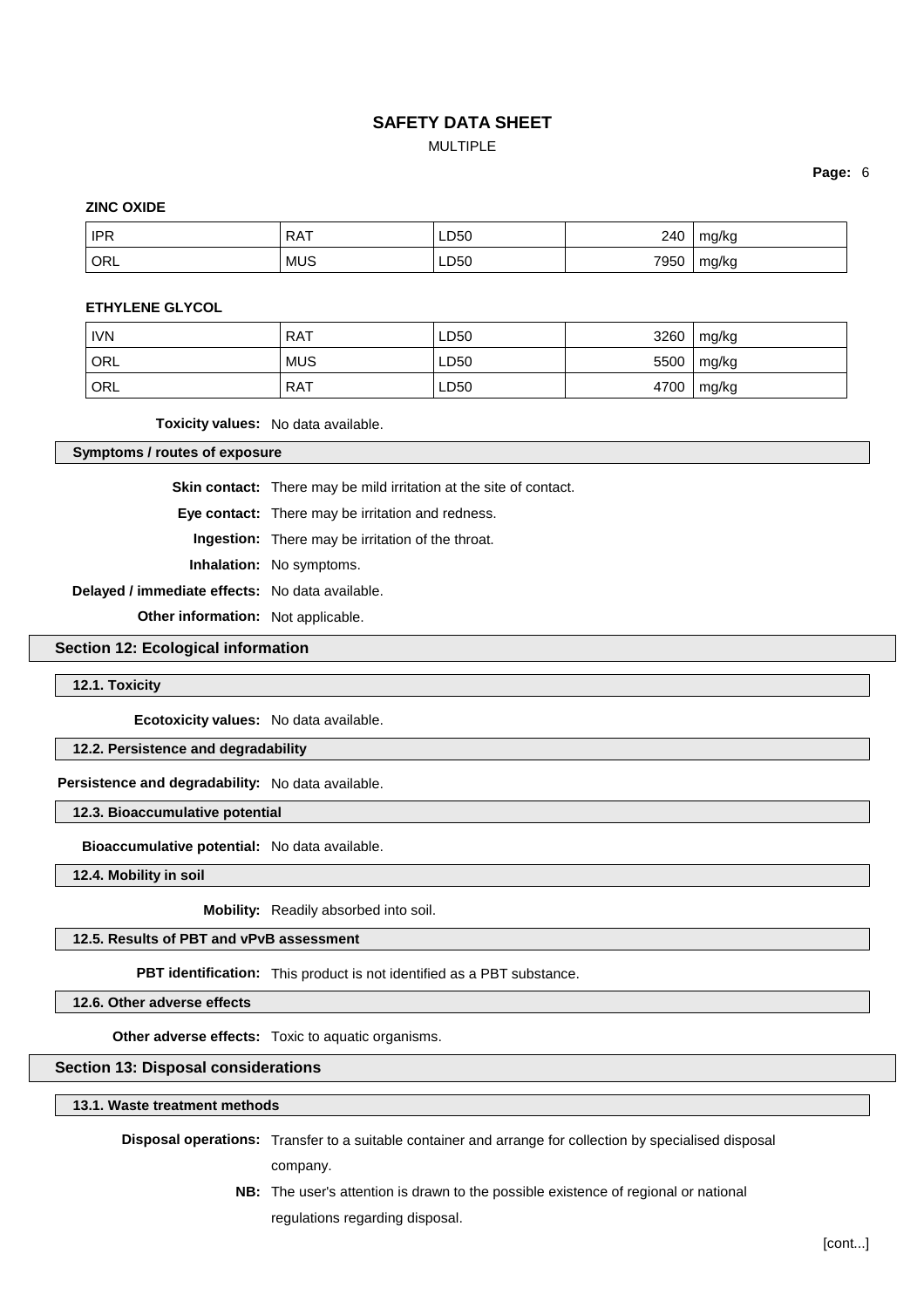### MULTIPLE

**Page:** 7

### **Section 14: Transport information**

**14.1. UN number**

**UN number:** UN3082

#### **14.2. UN proper shipping name**

#### **Shipping name:** ENVIRONMENTALLY HAZARDOUS SUBSTANCE, LIQUID, N.O.S.

(COPPER OXYCHLORIDE; ZINC OXIDE)

### **14.3. Transport hazard class(es)**

**Transport class:** 9

**14.4. Packing group**

**Packing group:** III

**14.5. Environmental hazards**

**Environmentally hazardous:** Yes **Marine Marine Marine pollutant:** No

**14.6. Special precautions for user**

**Special precautions:** No special precautions.

### **14.7. Transport in bulk according to Annex II of MARPOL73/78 and the IBC Code**

**Transport in bulk:** The product is not transported in bulk tankers.

### **Section 15: Regulatory information**

**15.1. Safety, health and environmental regulations/legislation specific for the substance or mixture**

### **15.2. Chemical Safety Assessment**

**Chemical safety assessment:** A chemical safety assessment has not been carried out for the substance or the mixture

by the supplier.

### **Section 16: Other information**

### **Other information**

| <b>Other information:</b> This safety data sheet is prepared in accordance with Commission Regulation (EU) No |
|---------------------------------------------------------------------------------------------------------------|
| 453/2010.                                                                                                     |
| * indicates text in the SDS which has changed since the last revision.                                        |
| Phrases used in s.2 and 3: H302: Harmful if swallowed.                                                        |
| H315: Causes skin irritation.                                                                                 |
| H319: Causes serious eye irritation.                                                                          |
| H400: Very toxic to aquatic life.                                                                             |
| H410: Very toxic to aquatic life with long lasting effects.                                                   |
| H411: Toxic to aquatic life with long lasting effects.                                                        |
| R22: Harmful if swallowed.                                                                                    |
| R36/38: Irritating to eyes and skin.                                                                          |
|                                                                                                               |